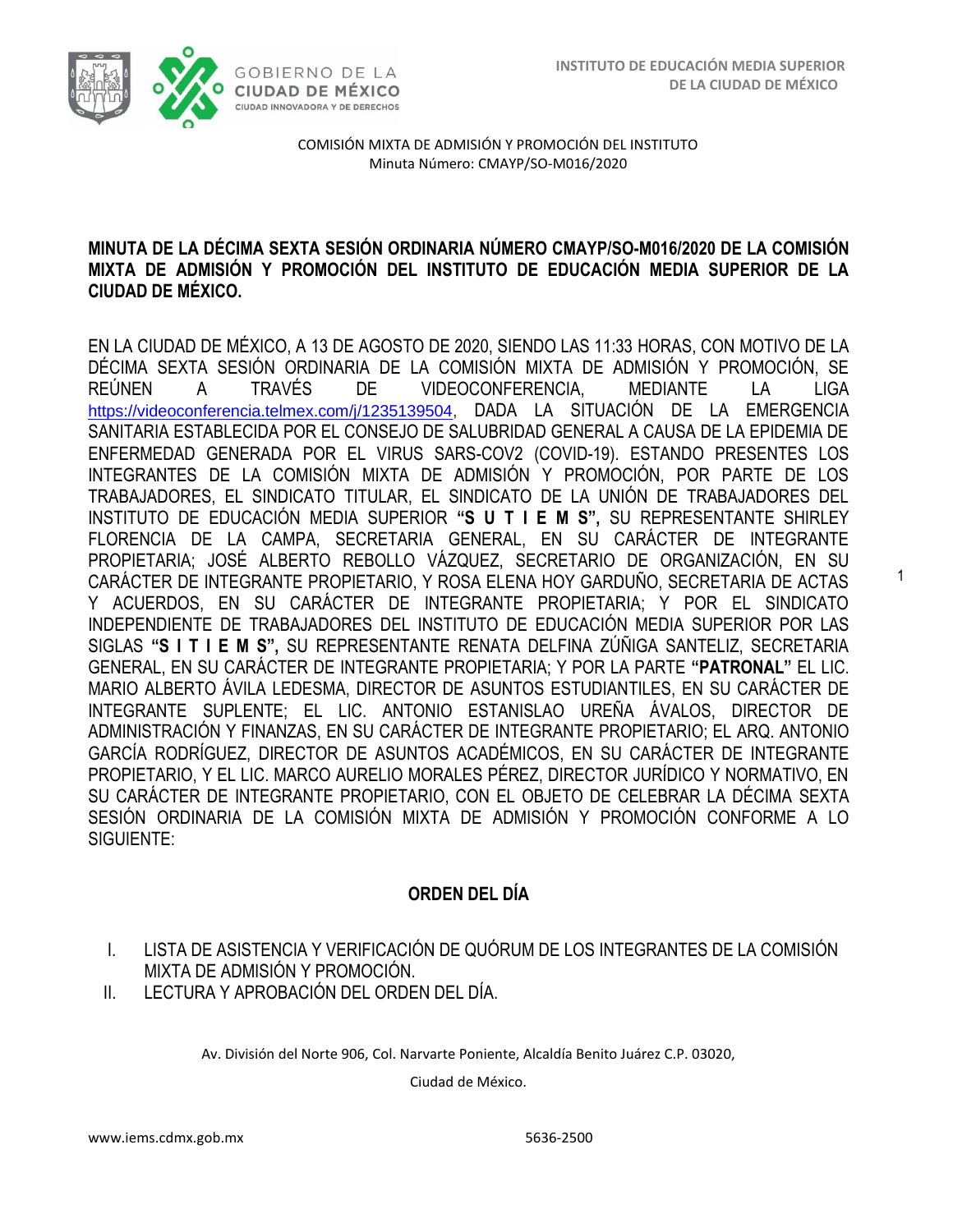

- III. SE SOMETE A CONSIDERACIÓN EL DICTAMEN NÚMERO DIC-IEMS-CMAYP-015-2020.
- IV. SE SOMETE A CONSIDERACIÓN LA CONVOCATORIA DE CAMBIO DE PLANTEL Y/O DE TURNO CON-004-CMAYP-2020.
- V. FECHA PARA LA PUBLICACIÓN DE LA CONVOCATORIA DE HORARIO ESPECIAL PARA PADRES Y MADRES TRABAJADORAS DE IEMS.
- VI. FECHA PARA FIRMA DE CONTRATOS DE INTERINOS Y CÓDIGO CF.
- VII. SE SOMETE A CONSIDERACIÓN EL PROCESO DE CONVOCATORIA DE CAMBIO DE PLANTEL Y/O DE TURNO DE LOS TRABAJADORES ADMINISTRATIVOS.
- VIII. SE PROPONE FECHA PARA LA CELEBRACIÓN DE LA DÉCIMA SÉPTIMA SESIÓN ORDINARIA DE LA COMISIÓN MIXTA DE ADMISIÓN Y PROMOCIÓN.

### **M I N U T A**

**PRIMERO.-** DE ACUERDO CON LA LISTA DE ASISTENCIA DE LOS INTEGRANTES DE LA COMISIÓN, EXISTE QUÓRUM LEGAL VÁLIDO PARA LLEVAR A CABO LA DÉCIMA SEXTA SESIÓN ORDINARIA DE LA COMISIÓN MIXTA DE ADMISIÓN Y PROMOCIÓN.

2

**SEGUNDO.-** PREVIA LECTURA SE APRUEBA EL ORDEN DEL DÍA PROPUESTO POR LOS INTEGRANTES.

**TERCERO.-** LOS INTEGRANTES DE LA COMISIÓN MIXTA DE ADMISIÓN Y PROMOCIÓN APRUEBAN EN TODAS Y CADA UNA DE SUS PARTES EL DICTAMEN **DIC-IEMS-CMAYP-015-2020**, PARA TODOS LOS EFECTOS ADMINISTRATIVOS CORRESPONDIENTES.

**CUARTO.-** LOS INTEGRANTES DE LA COMISIÓN MIXTA DE ADMISIÓN Y PROMOCIÓN APRUEBAN EN TODAS Y CADA UNA DE SUS PARTES LA CONVOCATORIA **CON-004-CMAYP-2020**, PARA TODOS LOS EFECTOS ADMINISTRATIVOS CORRESPONDIENTES.

LOS PROCESOS DE CAMBIOS DE PLANTEL Y/O TURNO PARA PLAZAS DE NUEVA CREACIÓN SE LLEVARÁN A CABO EN CONVOCATORIA POSTERIOR DE ACUERDO A LO ESTABLECIDO EN EL REGLAMENTO DE LA COMISIÓN MIXTA DE ADMISIÓN Y PROMOCIÓN.

Av. División del Norte 906, Col. Narvarte Poniente, Alcaldía Benito Juárez C.P. 03020,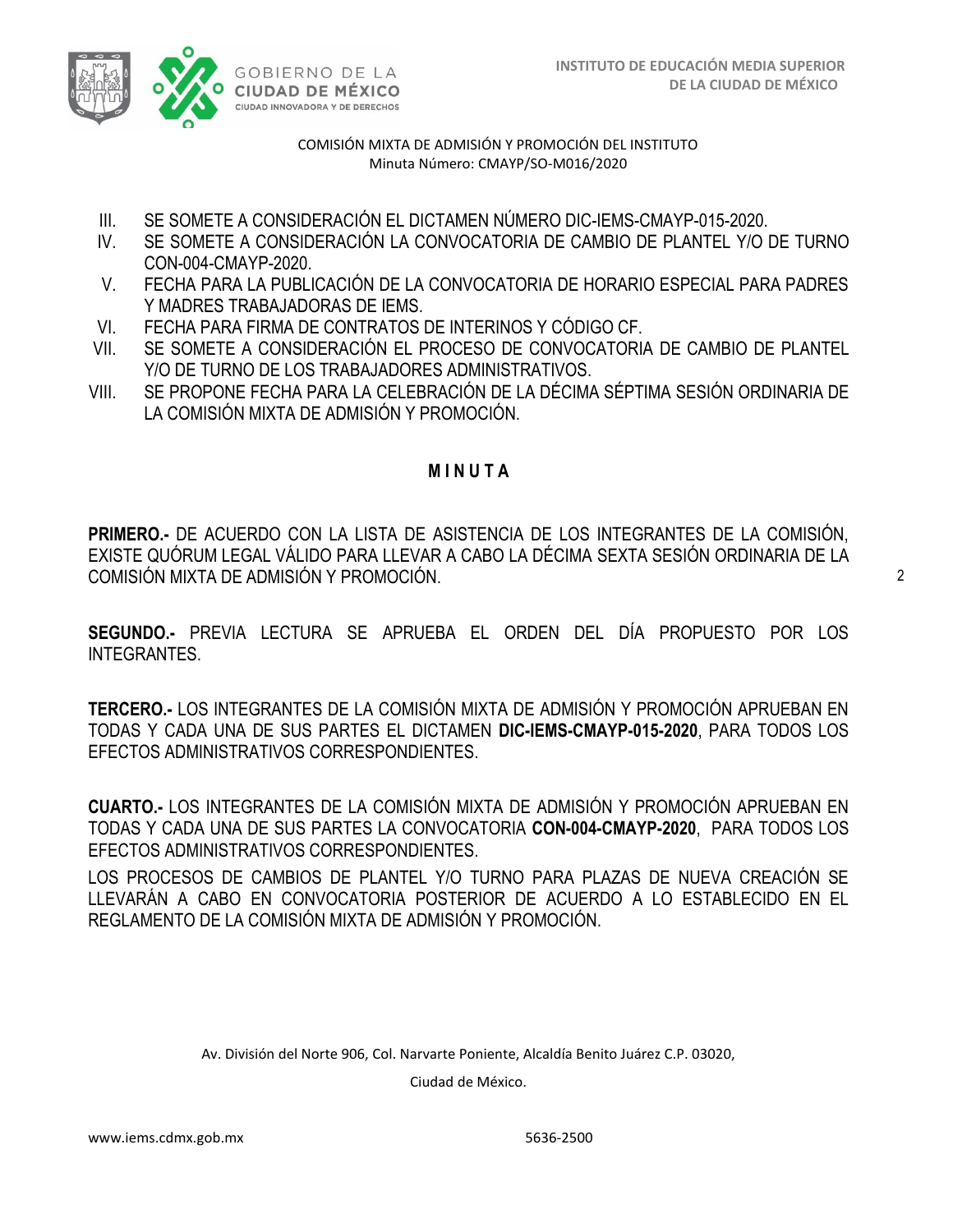

**QUINTO.-** SE ACUERDA FECHA PARA LA PUBLICACIÓN DE LA CONVOCATORIA DE HORARIO ESPECIAL PARA PADRES Y MADRES TRABAJADORAS DE IEMS EL DÍA 20 DE AGOSTO DE 2020.

**SEXTO.-** SE ACUERDA FECHA PARA FIRMA DE CONTRATOS DE INTERINOS Y CÓDIGO CF EL DÍA 31 DE AGOSTO DE 2020.

**SÉPTIMO.-** SE ACUERDA FECHA PARA LLEVAR A CABO EL PROCESO DE CONVOCATORIA DE CAMBIO DE PLANTEL Y/O TURNO DE LOS TRABAJADORES ADMINISTRATIVOS EL DÍA 20 DE AGOSTO DE 2020.

**OCTAVO.-** SE ACUERDA FECHA PARA LA CELEBRACIÓN DE LA DÉCIMA SÉPTIMA SESIÓN ORDINARIA DE LA COMISIÓN MIXTA DE ADMISIÓN Y PROMOCIÓN EL DÍA 20 DE AGOSTO DE 2020, A LAS 11:00 HRS. SE ENVIARÁ MEDIANTE CORREO ELECTRÓNICO LA LIGA DE LA VIDEOCONFERENCIA A LOS INTEGRANTES, PREVIO A LA SESIÓN RESPECTIVA.

**NOVENO.-** LA DIRECCIÓN DE ADMINISTRACIÓN Y FINANZAS Y LA DIRECCIÓN DE ASUNTOS ACADÉMICOS, EN EL ÁMBITO DE SUS RESPECTIVAS COMPETENCIAS REALIZARÁN LOS ACTOS Y ACCIONES CONDUCENTES A EFECTO DE DAR SEGUIMIENTO EN SUS TÉRMINOS AL DICTAMEN **DIC-IEMS-CMAYP-015-2020** Y LA CONVOCATORIA **CON-004-CMAYP-2020**, ASÍ COMO PARA TODOS LOS EFECTOS ADMINISTRATIVOS CORRESPONDIENTES.

**DÉCIMO.-** LOS ACUERDOS TOMADOS EN LA PRESENTE SESIÓN, SON VÁLIDOS Y SURTIRÁN SUS EFECTOS LEGALES Y JURÍDICOS EN TÉRMINOS DE LO DISPUESTO POR EL ARTÍCULO TERCERO, PÁRRAFOS SÉPTIMO Y OCTAVO DEL "ACUERDO POR EL QUE SE AUTORIZA EL USO DE MEDIOS REMOTOS TECNOLÓGICOS DE COMUNICACIÓN COMO MEDIOS OFICIALES PARA CONTINUAR CON LAS FUNCIONES ESENCIALES Y SE ESTABLECEN MEDIDAS PARA LA CELEBRACIÓN DE LAS SESIONES DE LOS ÓRGANOS COLEGIADOS EN LAS DEPENDENCIAS, ÓRGANOS DESCONCENTRADOS, ENTIDADES DE LA ADMINISTRACIÓN PÚBLICA Y ALCALDÍAS DE LA CIUDAD DE MÉXICO, CON MOTIVO DE LA EMERGENCIA SANITARIA POR CAUSAS DE FUERZA MAYOR DEL CONSEJO DE SALUD DE LA CIUDAD DE MÉXICO", PUBLICADO EN LA GACETA OFICIAL DE LA CIUDAD DE MÉXICO EL 06 DE ABRIL DE 2020".

**DÉCIMO PRIMERO.-** AGOTADOS EN SU TOTALIDAD LOS ASUNTOS DEL ORDEN DEL DÍA, LOS INTEGRANTES DE LA COMISIÓN EXPRESARON SU CONSENTIMIENTO SIN MEDIAR ALGÚN VICIO DE LA VOLUNTAD, RESPECTO DE LA MINUTA EMITIDA, LA QUE SURTIRÁ SUS EFECTOS LEGALES A PARTIR DE SU PUBLICACIÓN EN LA PÁGINA OFICIAL DEL INSTITUTO DE CONFORMIDAD CON EL

Av. División del Norte 906, Col. Narvarte Poniente, Alcaldía Benito Juárez C.P. 03020,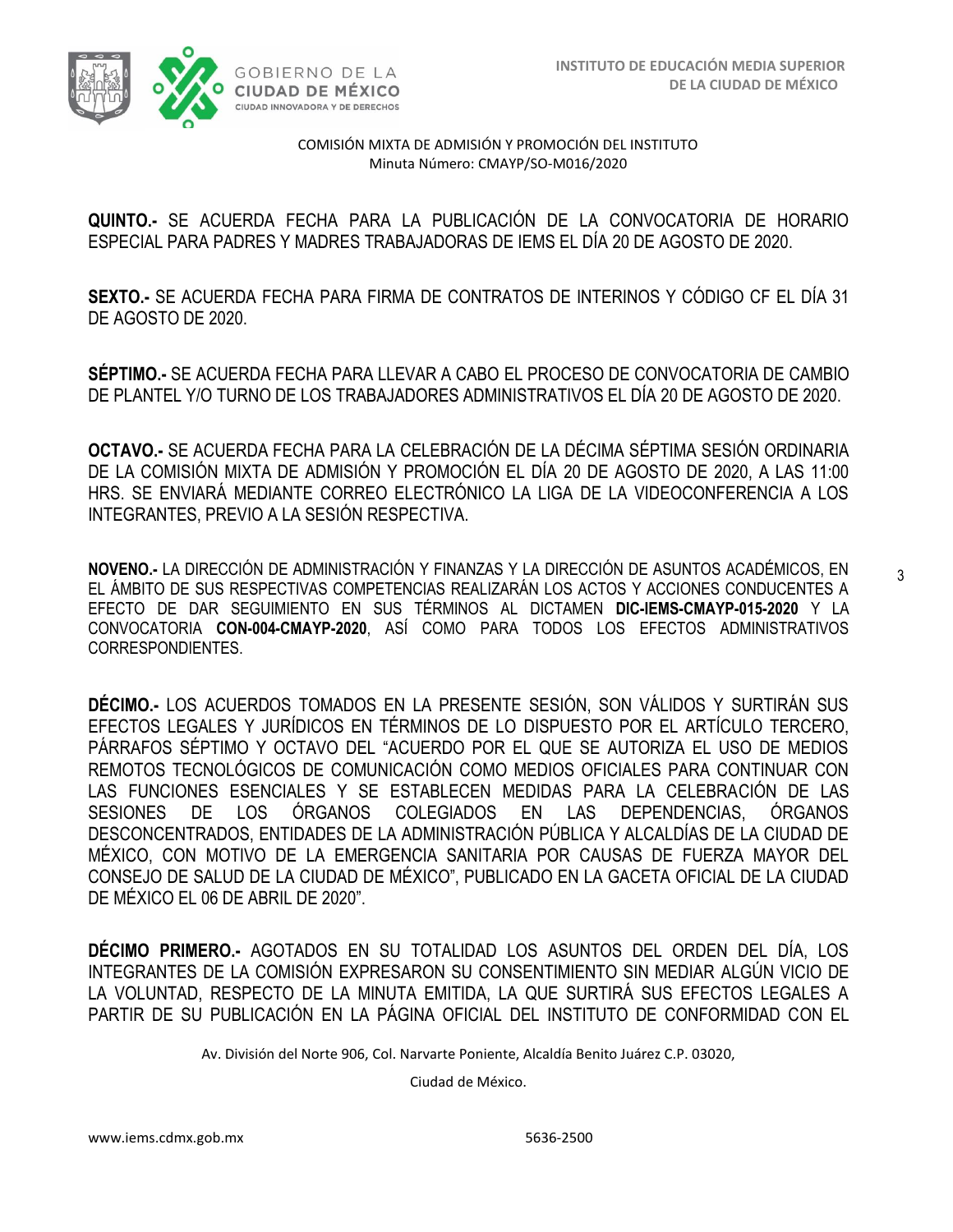

4

#### COMISIÓN MIXTA DE ADMISIÓN Y PROMOCIÓN DEL INSTITUTO Minuta Número: CMAYP/SO-M016/2020

# NUMERAL DÉCIMO DE LA PRESENTE MINUTA, Y LAS FIRMAS AUTÓGRAFAS DE LOS QUE EN ELLA INTERVINIERON SE ASENTARAN UNA VEZ TERMINADA LA EMERGENCIA SANITARIA.--------------------------

----------------------------------------------------------------------------------------------------------------------------------------------------- ESTE DOCUMENTO SE CONCLUYE SIENDO LAS 14:30 HORAS DEL 13 DE AGOSTO DE 2020---------------------------------------------------------------------------------------------------------------------------------------------------------------------

-----------------------------------------------------------------------------------------------------------------------------------------------------

Av. División del Norte 906, Col. Narvarte Poniente, Alcaldía Benito Juárez C.P. 03020, Ciudad de México.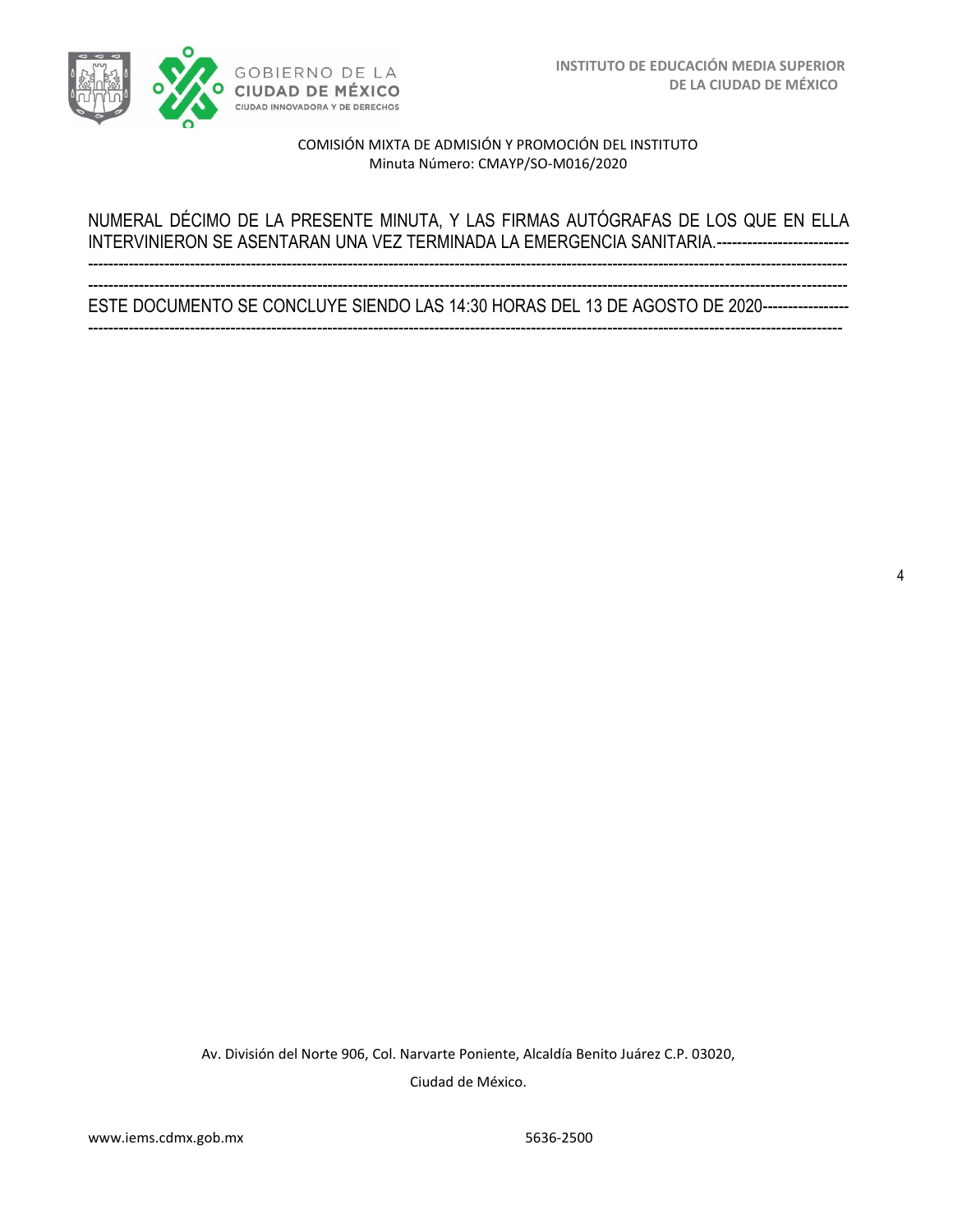

**FIRMAN LAS PARTES**

# **POR PARTE DE LOS TRABAJADORES DEL IEMS**

#### **SHIRLEY FLORENCIA DE LA CAMPA RENATA DELFINA ZUÑIGA SANTELIZ**

INTEGRANTE PROPIETARIA SECRETARIA GENERAL DEL SINDICATO DE LA UNIÓN DE TRABAJADORES DEL INSTITUTO DE EDUCACIÓN MEDIA **SUPERIOR** (SUTIEMS)

INTEGRANTE PROPIETARIA SECRETARIA GENERAL DEL SINDICATO INDEPENDIENTE DE TRABAJADORES DEL INSTITUTO DE EDUCACIÓN MEDIA SUPERIOR (SITIEMS)

### **JOSÉ ALBERTO REBOLLO VÁZQUEZ ROSA ELENA HOY GARDUÑO**

INTEGRANTE PROPIETARIO SECRETARIO DE ORGANIZACIÓN DEL SINDICATO DE LA UNIÓN DE TRABAJADORES DEL INSTITUTO DE EDUCACIÓN MEDIA SUPERIOR (SUTIEMS)

INTEGRANTE PROPIETARIA SECRETARIA DE ACTAS Y ACUERDOS DEL SINDICATO DE LA UNIÓN DE TRABAJADORES DEL INSTITUTO DE EDUCACIÓN MEDIA SUPERIOR (SUTIEMS)

Av. División del Norte 906, Col. Narvarte Poniente, Alcaldía Benito Juárez C.P. 03020,